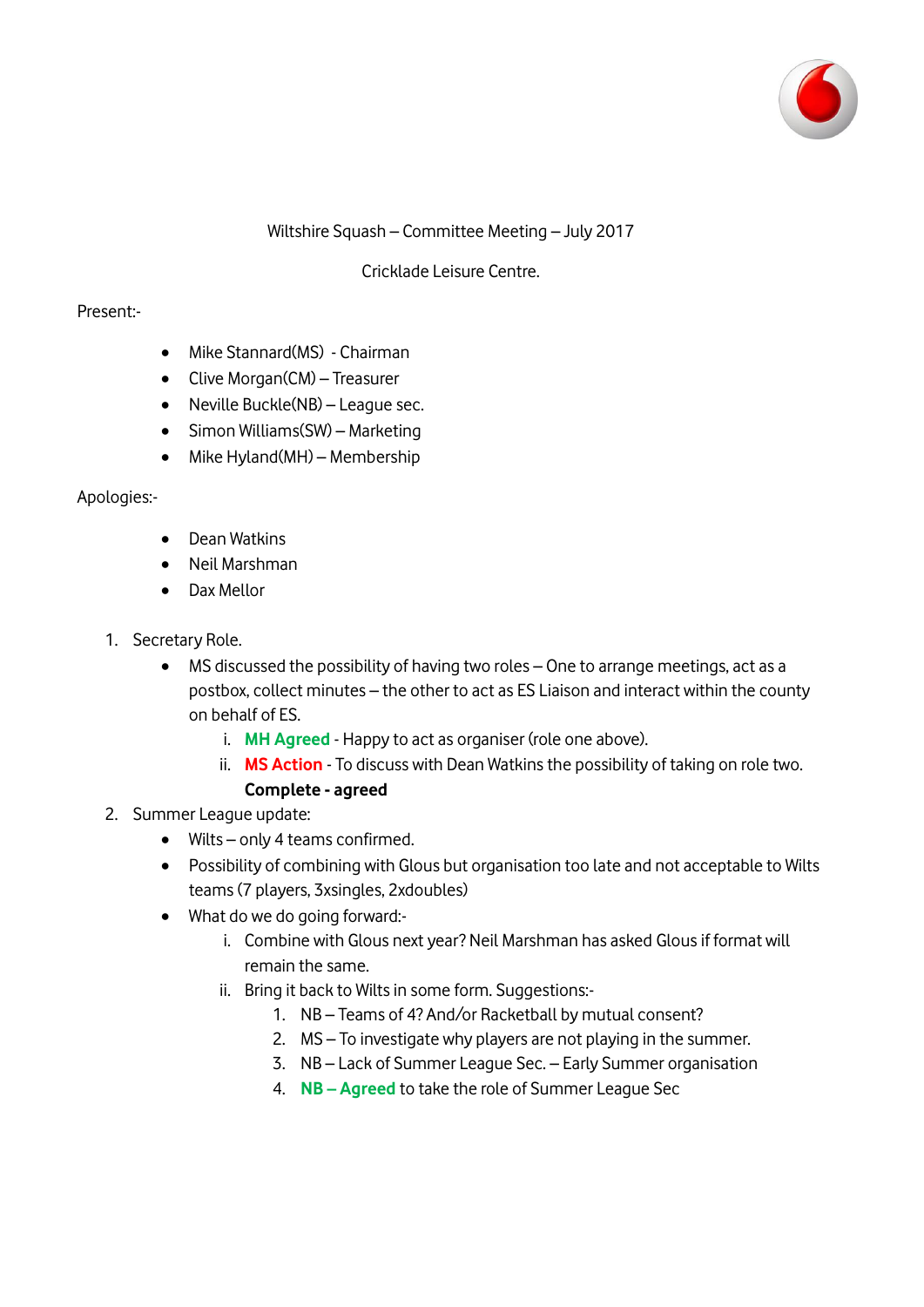

5. **MS Action** - Approach Neil Marshman with a view to Help NB with Summer organisation.

# 3. Winter League

- NB Poll of team captains results:
	- i. 7 Voted to remain as team of 5 and would enter the same number of teams.
	- ii. 2 voted for 4 Man teams but would enter more teams
	- iii. 2 voted for 4 man teams and would remain same number of teams.
- **All Agreed** To continue 'as is'. Teams of 5.
- There is a possibility of asking Glous, Berks, Oxon and Avon teams if they want to enter in Wilts.
- **MS Action** Attend Glous AGM in August and make the offer.
- **NB Action** Speak with Gary Preston about Herongate.
- **MH Action** To include the 'regional' thoughts into every future agenda with a view to moving it on.
- **NB Action** We would consider bonus points for teams entering scores within 48hrs. Currently there is an issue with entering from Mobile devices and tablets. NB to discuss possibility with Brian Brock.
- Cost £70 per team, £35 for any new second teams entered this year.
- 4. Handicap Cup
	- MS Action Find an agreeable format and present
		- i. Include as free for League Teams
		- ii. MS to discuss with Derek Bray around handicapping
- 5. Membership Database
	- Still missing Wessex, Cricklade and DA members however, most are already entered via other methods (League meetings, Closed events, Xmas events).
	- Could do with a list from Springfield
	- Currently 420 entries Many no longer active.
- 6. County Teams:-
	- Seniors James Ryan
	- $\bullet$  O'35, O'45 Nigel Rowe
	- $\bullet$   $O'50 MS$
	- $O'55 CM$
- 7. Marketing
	- Social Media and Bulk emails all working well.
	- **Reminder** if there is a need for bulk email then go via SW and MH to cover most up-todate contacts and all social media/consistent format.